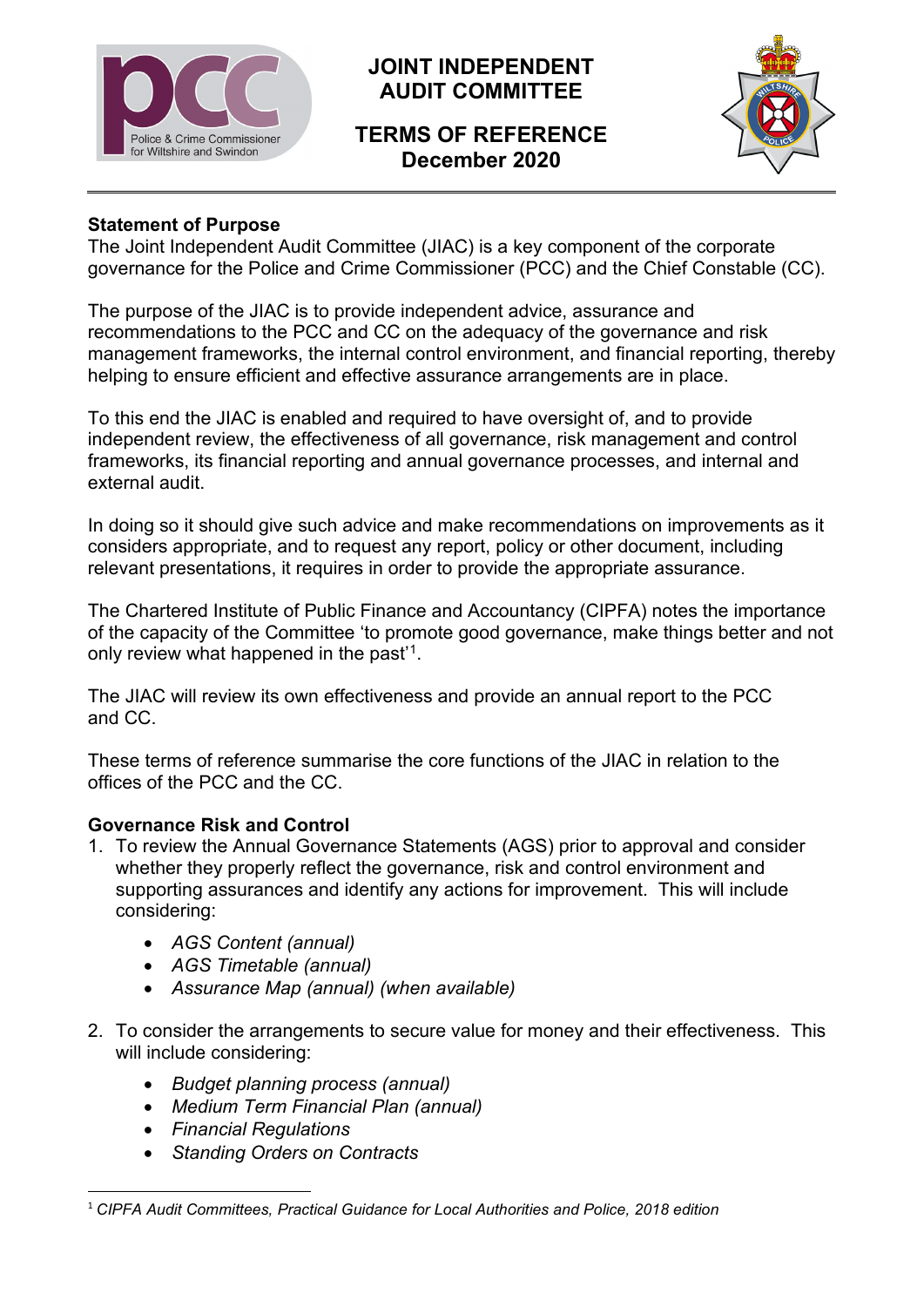- *The policy and strategy for Sponsorship (every 2 years)*
- *The policy and strategy for Reserves (annual)*
- *Procurement policy (annual)*
- *HMICFRS Value for Money reports*
- *VFM comparisons with other Forces*
- 3. To monitor the effectiveness of risk management arrangements. This will include considering:
	- *Risk management framework including policy and procedures (annual)*
	- *Oversight of risk registers and associated trends (quarterly)*
	- *Insurance programme, insurance broker appointments, insurance renewal process and arrangements for risk financing (annual)*
	- *Consider the annual summary of the number of claims of liability against the Force (annual)*
- 4. Consider the wider governance and assurance framework along with the effectiveness of their internal controls and consider reports. This will include reviewing the:
	- *Summary of the Code of Governance (every 2 years)*
	- *Statement of Corporate Governance (every 2 years)*
	- *Scheme of Governance (every 2 years)*
	- *Financial Regulations (annual)*
	- *Board and meeting structure (annual)*
	- *Ethical policy and Values*
- 5. Review arrangements for the assessment of fraud risks and potential harm from fraud and corruption and monitor the effectiveness of the counter-fraud strategy.
	- *Reviewing the counter-fraud and corruption strategy (every 2 years)*
	- *Reviewing the counter-fraud and corruption policy (every 2 years)*
	- *Reviewing the 'whistleblowing' policy (every 2 years)*
- 6. Review the governance and assurance arrangements for significant partnerships or collaborations. This will include considering:
	- *Relevant governing documents for those partnerships or collaborations*
- 7. Consider such other reports as may be relevant to governance, risk and control, as necessary. For example, non-operational HMICFRS reports or matters raised by the PCC, CC, Chief Financial Officer, Deputy Chief Executive or Monitoring Officer making recommendations as appropriate.

## **Internal Audit**

- 8. Annually review the internal audit charter and resources, by considering:
	- *Internal Audit Charter (annual)*
- 9. Review the internal audit plan and subsequent amendments to the plan by:
	- *Considering the Annual Audit Plan (annual)*
	- *Receiving quarterly updates of progress against the plan (quarterly)*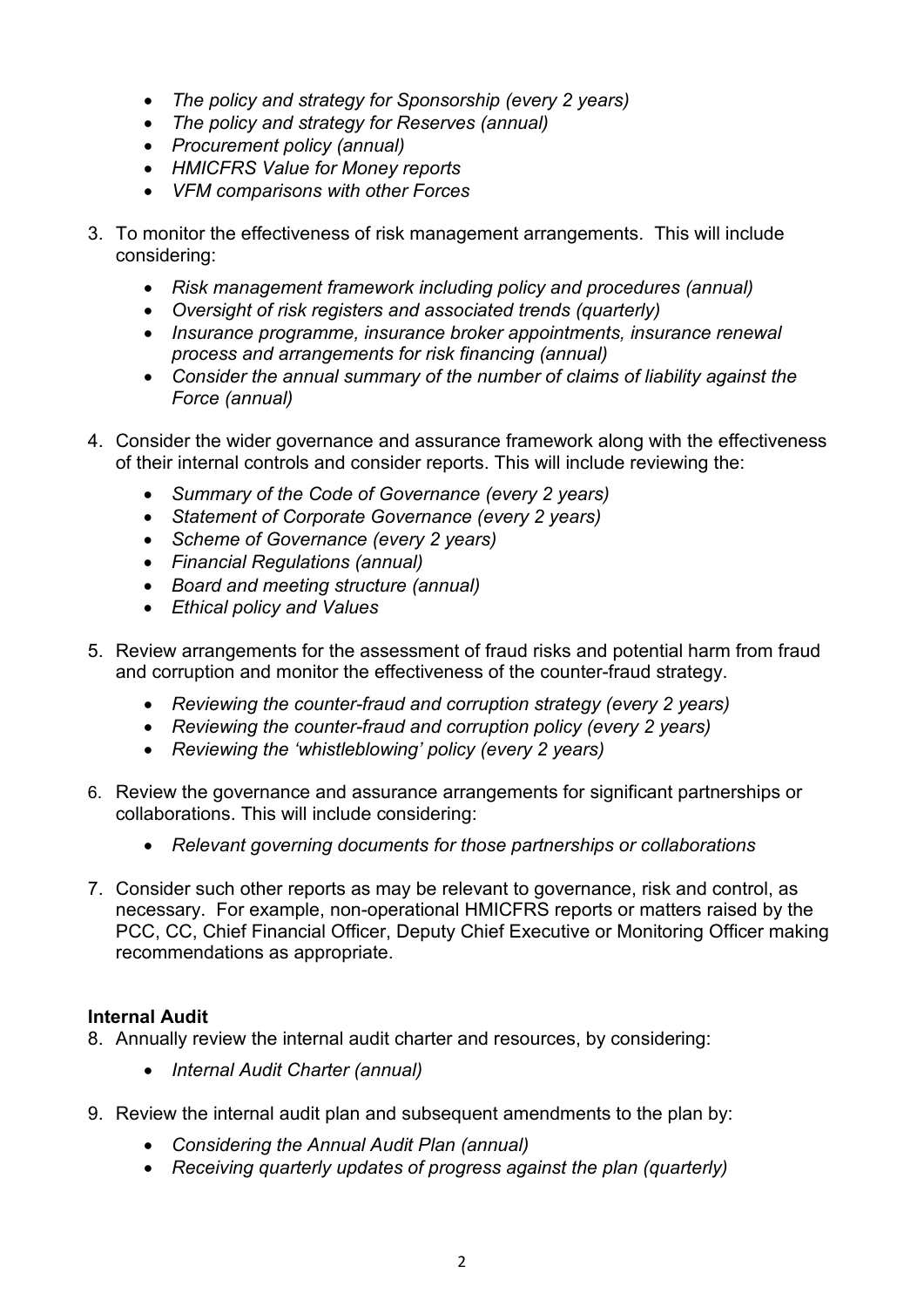- 10.Consider as part of the JIAC's annual report the adequacy of the performance of the internal audit service and its independence, and report on the effectiveness of the internal audit function.
	- *Committee producing an annual report to PCC and CC*
- 11.Consider the annual report and opinion from internal audit, a regular summary of the progress of internal audit activity against the audit plan, and the level of assurance it can give over corporate governance arrangements.
	- *Annual report and opinion (annual)*
- 12.To consider internal audit reports, recommendations and progress against those recommendations. This will include reviewing:
	- *Full audit reports where limited or no assurance given (quarterly)*
	- *Summary reports and with actions (quarterly)*
	- *High ranked audit recommendations that have not been completed in agreed timescales (quarterly and produced by the Chief Finance Officer)*
- 13.To consider the head of internal audit's annual statement of the level of conformance with the Public Sector Internal Audit Standards and Local Government Audit Note (LGAN) and the results of the Quality Assurance and Improvement Programme that support the statement. These will indicate the reliability of the conclusions of internal audit. This will include reviewing:
	- *Annual Audit Statement*
- 14.To consider any impairments to independence or objectivity arising from additional roles or responsibilities outside of internal auditing of the head of internal audit. To make recommendations or safeguards to limit such impairments and periodically review their operation.

## **External Audit**

- 15.Support the independence of external audit through consideration of the external auditor's annual assessment of its independence and review any issues raised by either Public Sector Audit Appointments Limited (PSAA) or the auditor panel as appropriate.
- 16.Comment on the scope and depth of external audit work, its independence and whether it gives satisfactory value for money. This will include reviewing:
	- *Quarterly progress reports (quarterly)*
	- *Reviewing the plan of work (annual)*
- 17.Consider the auditor's annual management letter, relevant reports and the report to those charged with governance.
	- *Considering the annual management letter (annual)*
	- *Report to those charged with governance (annual)*
- 18.Consider specific reports as agreed with external audit.
	- *Receipt of reports and updates by external audit (quarterly)*